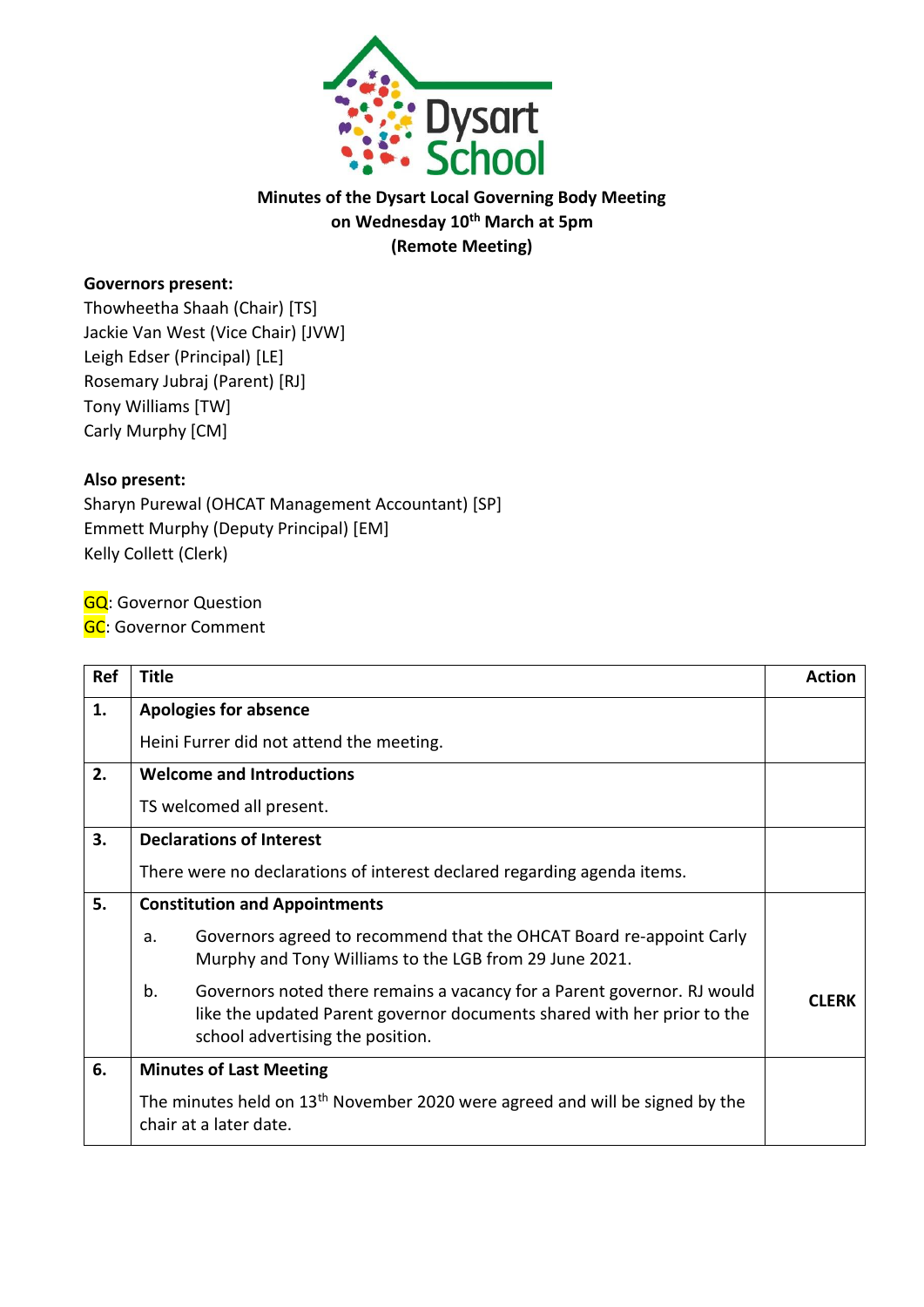| 7. | Matters Not Covered Elsewhere on the Agenda                                                                                                                                                                                                                                                                                                                                                                                                                                                                                                                                                        |          |
|----|----------------------------------------------------------------------------------------------------------------------------------------------------------------------------------------------------------------------------------------------------------------------------------------------------------------------------------------------------------------------------------------------------------------------------------------------------------------------------------------------------------------------------------------------------------------------------------------------------|----------|
|    | i.<br>Governors advised that they would be contacted individually if there were<br>outstanding uncompleted forms.<br>Governors confirmed receipt of the Mental Health Awards handouts.<br>ii.<br>Governors confirmed receipt of the Safeguarding and Wellbeing Offer.<br>iii.<br>Governors noted that all the policies are available on GovernorHub.<br>iv.                                                                                                                                                                                                                                        |          |
| 8. | <b>Principal's Report</b>                                                                                                                                                                                                                                                                                                                                                                                                                                                                                                                                                                          |          |
|    | Governors received the Principal's report ahead of the meeting. the governors<br>posed the following questions:                                                                                                                                                                                                                                                                                                                                                                                                                                                                                    |          |
|    | GQ: How has the full re-opening of the school gone so far?                                                                                                                                                                                                                                                                                                                                                                                                                                                                                                                                         |          |
|    | LE: It has gone well so far. The students have returned in high spirits. There have<br>been a couple of students that have struggled, but this was anticipated and<br>planned for. It is a long process for the school as the school is open, however the<br>school is still not operating as normal due to smaller bubbles. The children are<br>also still not mixing during outside play and the hall is still not useable due to<br>ongoing LFD testing.                                                                                                                                        |          |
|    | GQ: As a parent I really appreciated your letter about the curriculum and the<br>recovery curriculum you are putting place. This should be shared with other<br>governors.                                                                                                                                                                                                                                                                                                                                                                                                                         |          |
|    | LE: I will send this to the clerk to share.                                                                                                                                                                                                                                                                                                                                                                                                                                                                                                                                                        | LE/CLERK |
|    | <b>LE:</b> We are receiving additional funding from the government for catching-up.<br>The school are using it to provide two weeks additional in school support. One<br>week over the Easter holidays and one week in the summer holidays. We are also<br>looking at other ways of supporting our children. For example, art therapy or<br>music therapy.                                                                                                                                                                                                                                         |          |
|    | GQ: When do you think the school will be able to operate as normal?                                                                                                                                                                                                                                                                                                                                                                                                                                                                                                                                |          |
|    | <b>LE:</b> The school's roadmap is based on the government dates. We have shared this<br>with staff, and it has been very well received. The goal is to be back to normal by<br>the end of the summer term, however, this all depends on the government<br>guidelines and on the vaccine programme, which will hopefully reduce the<br>transmission of the virus. The LFD testing is going well in school and staff feel<br>reassured by it. We are hoping the testing will be able to be done at home going<br>forward as it does take a lot of time from the senior leadership team's timetable. |          |
|    | GQ: The children have been through a lot of stop/start. Do you think it has been<br>more imperative to prepare children for the Easter holidays?                                                                                                                                                                                                                                                                                                                                                                                                                                                   |          |
|    | LE: Not really, as the Easter holidays are a normal period for children. They<br>expect to be off for Easter and to spend time with their families. Some families<br>will have access to the extra schooling week over easter. Some children will also<br>have the provisions that they will access through their family support worker.<br>There will be the usual resources in place for those children that need it, for<br>example visual timetables for the holiday period as we come up to the Easter<br>break.                                                                              |          |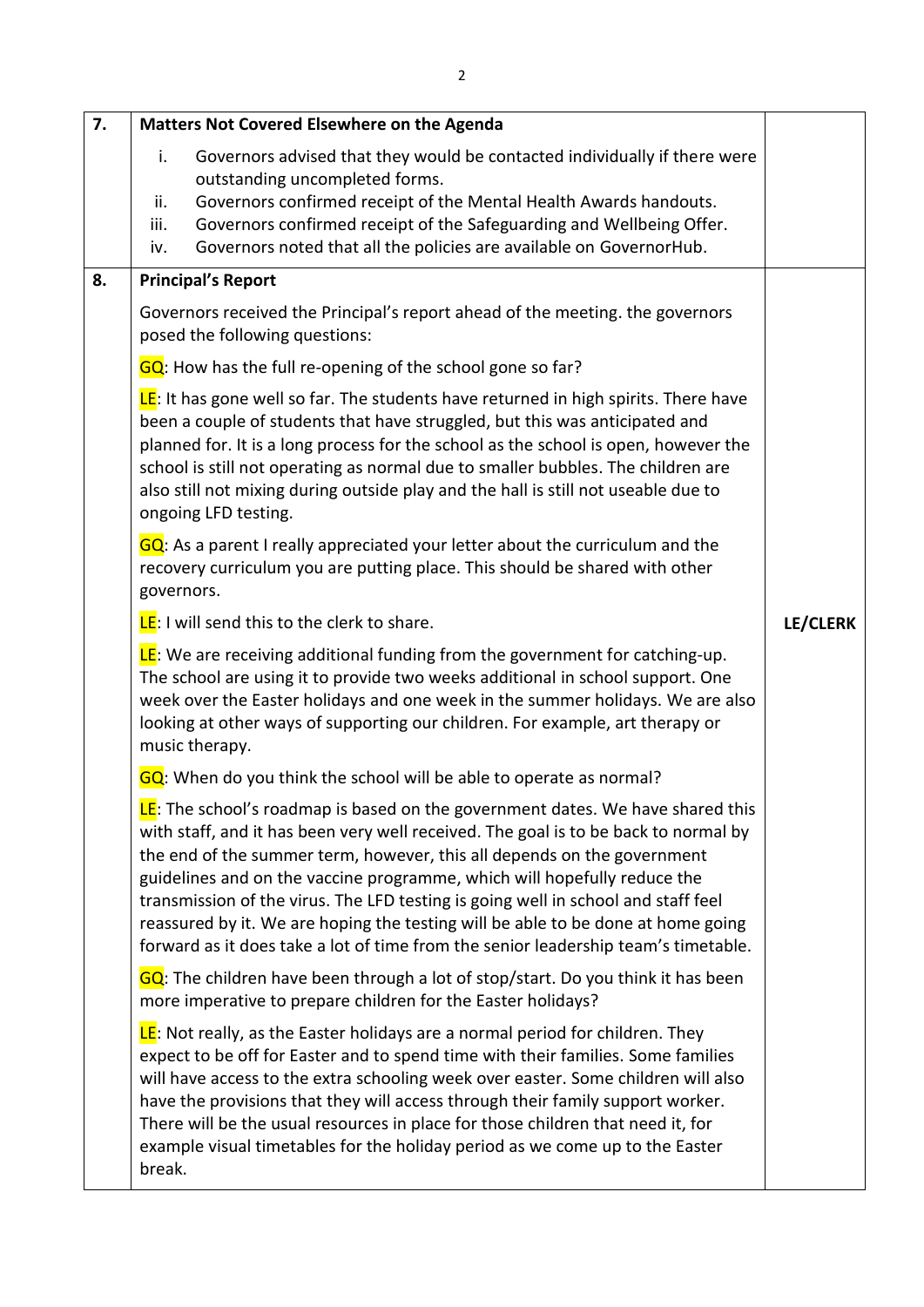|     | <b>Consultation Summary for Proposed Additional Site</b>                                                                                                                                                                                                                                                                                                                                                                                                                                                                                                               |  |
|-----|------------------------------------------------------------------------------------------------------------------------------------------------------------------------------------------------------------------------------------------------------------------------------------------------------------------------------------------------------------------------------------------------------------------------------------------------------------------------------------------------------------------------------------------------------------------------|--|
|     | Governors received this document ahead of the meeting. The governors posed<br>the following questions:                                                                                                                                                                                                                                                                                                                                                                                                                                                                 |  |
|     | GQ: What are the next steps?                                                                                                                                                                                                                                                                                                                                                                                                                                                                                                                                           |  |
|     | <b>LE:</b> The consultation and proposal documents have been submitted to the<br>Regional School's Commissioner. They will then take this to the EFSA and DFE and<br>the school should hear by the end of March if the proposal is approved. If it is<br>approved, the school are ready to move forward on the project in terms of<br>building work and recruiting.                                                                                                                                                                                                    |  |
|     | GQ: Should this go ahead will you be leading on setting up this additional site?                                                                                                                                                                                                                                                                                                                                                                                                                                                                                       |  |
|     | <b>LE:</b> No, EM will be leading on this. However, I will be very much involved.                                                                                                                                                                                                                                                                                                                                                                                                                                                                                      |  |
|     | GQ: You mentioned in your report that you are looking to recruit a second Vice-<br>Principal. Is this happening?                                                                                                                                                                                                                                                                                                                                                                                                                                                       |  |
|     | <b>LE</b> : This will depend on whether the proposed additional site gets approved.                                                                                                                                                                                                                                                                                                                                                                                                                                                                                    |  |
|     | LE mentioned that due to the demand for places, there may be the possibility of<br>a further additional site, 'Apollo 3'. However, at present this is all very much at<br>the discussion phase.                                                                                                                                                                                                                                                                                                                                                                        |  |
| 9.  | <b>Finance and Funding</b>                                                                                                                                                                                                                                                                                                                                                                                                                                                                                                                                             |  |
|     | SP presented the management accounts. Points noted were:                                                                                                                                                                                                                                                                                                                                                                                                                                                                                                               |  |
|     | At the period to 31 January 2021, the school's income has been<br>£1,944,933 against a budgeted income of £1,919,469, which is a surplus<br>income of £25,464.<br>At the end of the year the budget is projected to have a £55k surplus.<br>$\bullet$<br>Salary costs are being managed well at the school to date.<br>The operating surplus for the school as of January is £19k.<br>The days in reserves is 27 days year to date. It is projected that they will<br>be at 61 days for the full year.<br>The OHCAT rag rating for the school is 'Green'.<br>$\bullet$ |  |
|     | GC: The budget has been managed well daily as well as the forecasting. I would<br>just like governors to be aware that there are some potential financial risks over<br>the next twelve months. These are:                                                                                                                                                                                                                                                                                                                                                             |  |
|     | Pressure on salary costs (the difficult balance between maintaining the<br>level of pupils with complex needs versus the level of staff resources<br>needed to provide the right level of learning and care).<br>Potential impact on Local authority funding of the COVID pandemic and<br>$\bullet$<br>the likely recession to follow.<br>The potential projects that are in the pipeline.<br>$\bullet$                                                                                                                                                                |  |
|     | GC: I am assured that LE and SP are fully aware of these potential pressures.                                                                                                                                                                                                                                                                                                                                                                                                                                                                                          |  |
| 10. | <b>School Evaluation Form (SEF)</b>                                                                                                                                                                                                                                                                                                                                                                                                                                                                                                                                    |  |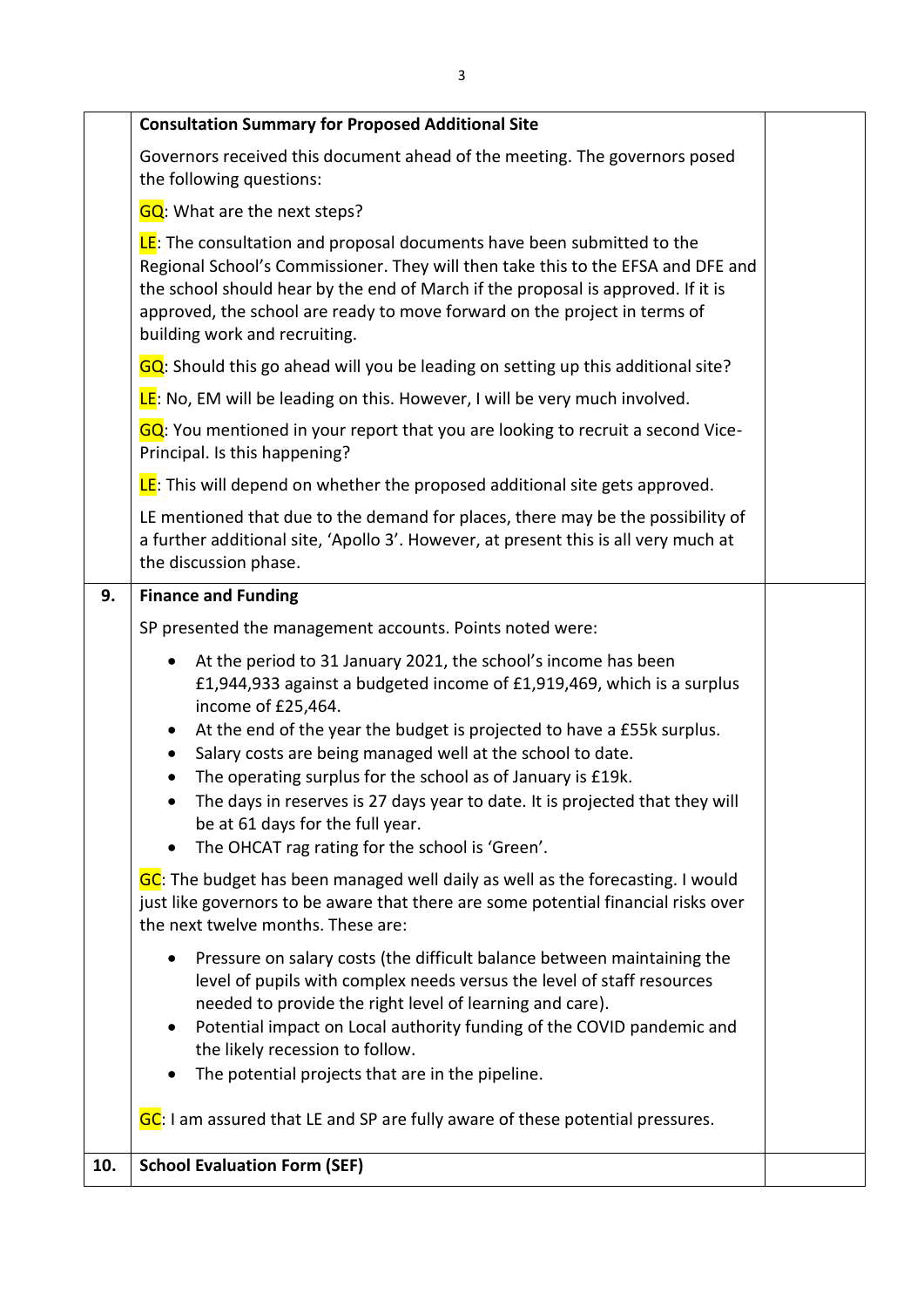Governors received the SEF ahead of the meeting. Governors had the following questions and comments:

GC: The report was rich in detail and very positive.

 $GQ$ : It would be helpful to understand why some areas in the report are good and some outstanding?

EM: In terms of the criteria that Ofsted use to judge schools we must meet all the outstanding criteria securely in order to be judged Outstanding. The school also needs to be meeting consistently and securely the criteria for good.

GQ: Are there any areas for development in the school?

EM: The school is a strong school. There are no areas that cause concern. The school have managed to come through a challenging period due to Covid-19. One of the areas that the government and Ofsted talk about is remote learning, and this is something we have focused on. It is not something that our children find easy, as a lot of the cohort rely heavily on the continuity of school, the routine, the relationships with staff and the expertise that staff have when face to face teaching. The school are hoping to get some feedback from families about the remote learning offer and see if there are any development points.

GQ: Will the remote learning remain in place for students who self-isolate?

**EM:** Yes, if any pupil is shielding or isolating the remote learning policy is very much in effect for those pupils.

 $GQ$ : In the summer of 2019 there were 12 teachers that were graded outstanding with a further 3 teachers graded as good. By Autumn 2020 there were 7 teachers that were graded as outstanding and 11 teachers that were graded as good. Are you able to comment on that?

**EM:** One of the changes from the Autumn was that we had some new teachers. Also, the teachers' priorities were slightly different with welfare calls and phone calls. It was a different emphasis that was completely suited to that period. So, we did expect a slight drop off in those circumstances. It was not a permanent drop off and we expect the gradings to pick up again. The round of observations we have done this term have been done using a different based model. It is a much more coaching model with the teachers given developments points at the time of the observation. The SLT have been giving teachers the additional support that they need currently after the lockdown.

LE: What we all need to be mindful of, is that what our children have been through with the pandemic, our teachers have also been through all this as well. Teachers are anxious about the virus coming into the school. As an SLT we have to be supportive.

 $GQ$ : Will the coaching model be something you will continue to use going forward?

LE: Yes, we believe this approach we have now will be the model we will continue to use.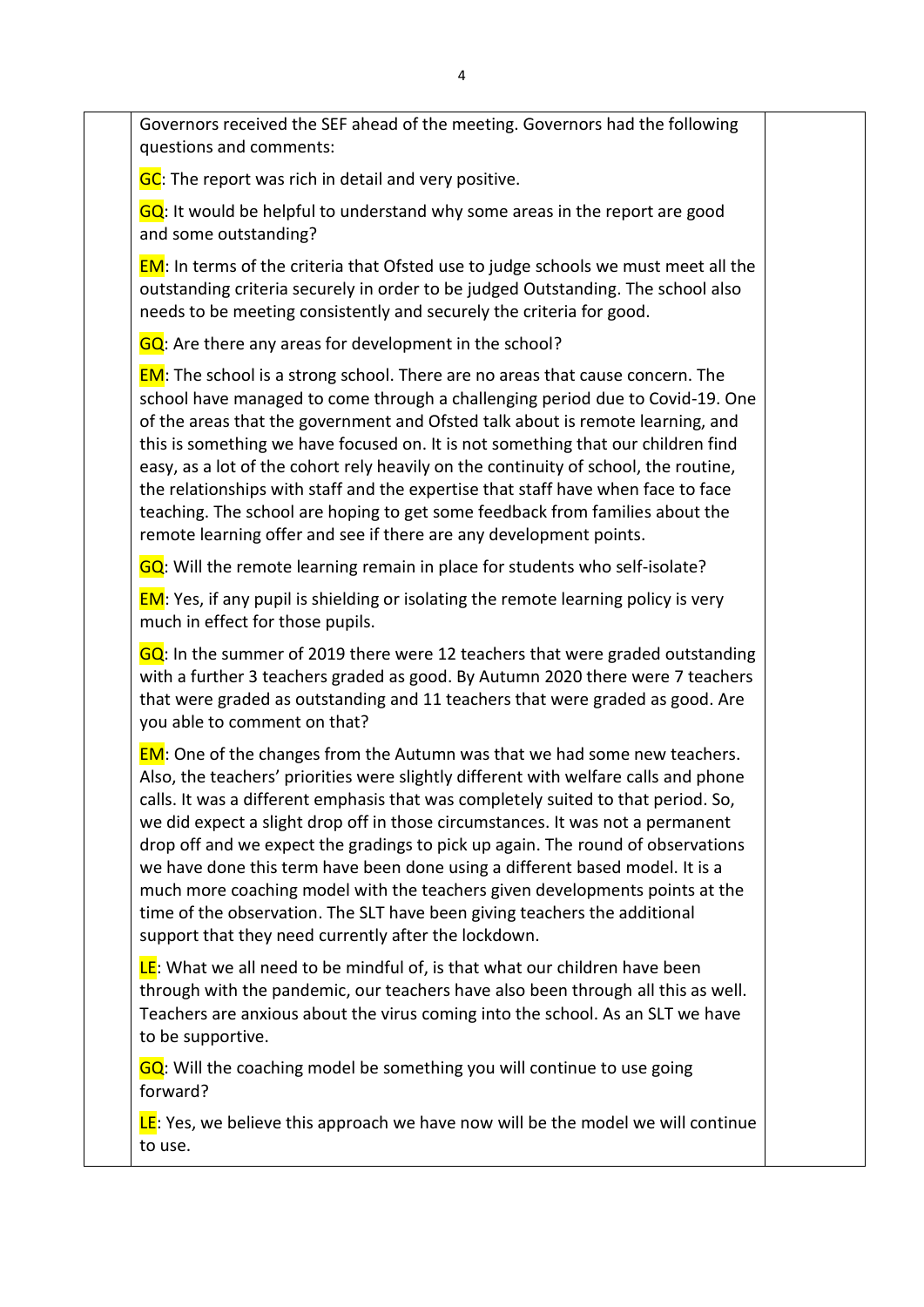| 11. | <b>Dashboard</b>                                                                                                                                                                                                                                                                                                                                                                                        |                  |
|-----|---------------------------------------------------------------------------------------------------------------------------------------------------------------------------------------------------------------------------------------------------------------------------------------------------------------------------------------------------------------------------------------------------------|------------------|
|     | GQ: There was a huge increase in staff sick days in Spring 1. Were these all Covid-<br>19 related?                                                                                                                                                                                                                                                                                                      |                  |
|     | LE: These were all Covid-19 related.                                                                                                                                                                                                                                                                                                                                                                    |                  |
|     | GC: Please could we feed back to OHCAT that some of the information on the<br>dashboard is unreadable. For example, the pupils on roll by year group is<br>completely unreadable. A simple page of figures would be more useful. Clerk<br>undertook to feed this back.                                                                                                                                  | <b>CLERK</b>     |
| 12. | <b>Vision Statement</b>                                                                                                                                                                                                                                                                                                                                                                                 |                  |
|     | Due to Covid-19 the staff have been unable to discuss the vision statement<br>further. This will be investigated further with staff members during the summer<br>term.                                                                                                                                                                                                                                  | <b>LE</b>        |
|     | GC: I completely agree with it not having been the right time. It is crucial to have<br>all staff engagement and preferably face to face.                                                                                                                                                                                                                                                               |                  |
| 13. | <b>Portfolio Governor Reports</b>                                                                                                                                                                                                                                                                                                                                                                       |                  |
|     | Governors received the following reports ahead of the meeting:                                                                                                                                                                                                                                                                                                                                          |                  |
|     | i.<br><b>Teaching and Learning</b><br>Health & Safety, child Protection and Safeguarding.<br>i.<br><b>Finance and Resources</b><br>ii.<br>HR & Organisational Development<br>iii.                                                                                                                                                                                                                       |                  |
|     | The Ethos, Vision and Strategy Portfolio report was uploaded to GovernorHub<br>after the meeting.                                                                                                                                                                                                                                                                                                       |                  |
| 14. | <b>Governor Training and Development</b>                                                                                                                                                                                                                                                                                                                                                                |                  |
|     | None undertaken. LE advised governors that the following training would be<br>beneficial:                                                                                                                                                                                                                                                                                                               |                  |
|     | Remote learning provision<br>Mental health and wellbeing                                                                                                                                                                                                                                                                                                                                                |                  |
|     | JVW requested that all governors ensure that they access Safeguarding training.<br>Governors were advised of the Educare training that is available online and that<br>they will be able to access Safeguarding training there. Governors to contact the<br>clerk if they have any issues accessing Educare. Governors to feed back to the<br>clerk once they have completed the Safeguarding training. | <b>ALL/CLERK</b> |
| 15. | <b>OHC&amp;AT Policies and Procedures</b>                                                                                                                                                                                                                                                                                                                                                               |                  |
|     | i.<br>Governors noted the family policies and procedures approved by the<br>OHC&AT board on 22 January 2021, available for their viewing on<br>Governor hub.<br>Governors noted that the school's admission procedure is on the school's<br>ii.                                                                                                                                                         |                  |
|     | website and is compliant with the OHC&AT Admission policy. LE<br>explained the over-subscription criteria in detail.                                                                                                                                                                                                                                                                                    |                  |